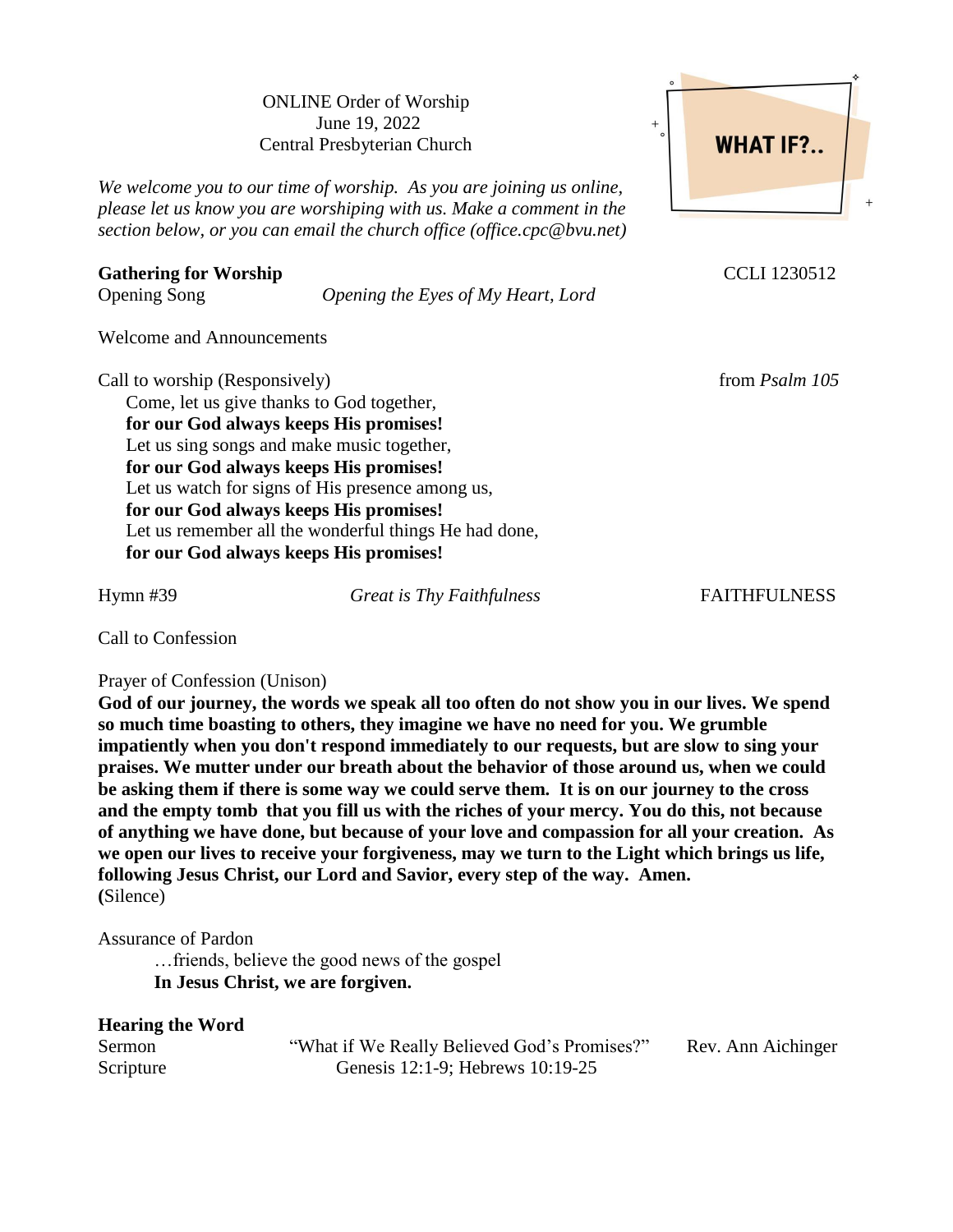#### **Responding to the Word**

Affirmation of Faith (Unison) from *A Declaration of Faith* 

**Hope in God gives us courage for the struggle. The people of God have often misused God's promises as excuses for doing nothing about present evils. But in Christ the new world has already broken in and the old can no longer be tolerated. We know our efforts cannot bring in God's kingdom. But hope plunges us into the struggle for victories over evil that are possible now in the world, the church, and our individual lives. Hope gives us courage and energy to contend against all opposition, however invincible it may seem, for the new world and the new humanity that are surely coming. Jesus is Lord! He has been Lord from the beginning. He will be Lord at the end. Even now he is Lord.**

Prayers of the People and the Lord's Prayer

**Our Father, who art in heaven, hallowed be thy name. Thy kingdom come, Thy will be done, on earth as it is in heaven. Give us this day our daily bread. And forgive us our debts as we forgive our debtors. And lead us not into temptation, but deliver us from evil. For Thine is the kingdom and the power and the glory forever. Amen.**

#### **Sending Out**

Hymn #463 *How Firm A Foundation* FOUNDATION

Charge and Benediction

|                    | <b>Calendar for June19-26, 2022</b> |                                 |
|--------------------|-------------------------------------|---------------------------------|
| Sunday, June 19    | $9:00$ a.m.                         | <b>Adult Sunday school</b>      |
|                    | $10:00$ a.m.                        | Worship - Sanctuary             |
|                    | $5:30$ p.m.                         | <b>Vacation Bible School</b>    |
| Monday, June 20    | 5:30 p.m.                           | <b>Vacation Bible School</b>    |
| Tuesday, June 21   | 5:30 p.m.                           | <b>Vacation Bible School</b>    |
|                    | $7:45$ p.m.                         | Session Meeting - Hybrid        |
| Wednesday, June 22 | 12:00 Noon                          | Central Life published          |
|                    | $7:00$ p.m.                         | <b>Sanctuary Choir Practice</b> |
| Sunday, June 26    | $9:00$ a.m.                         | <b>Adult Sunday school</b>      |
|                    | 10:00 a.m.                          | Worship - Central Hall          |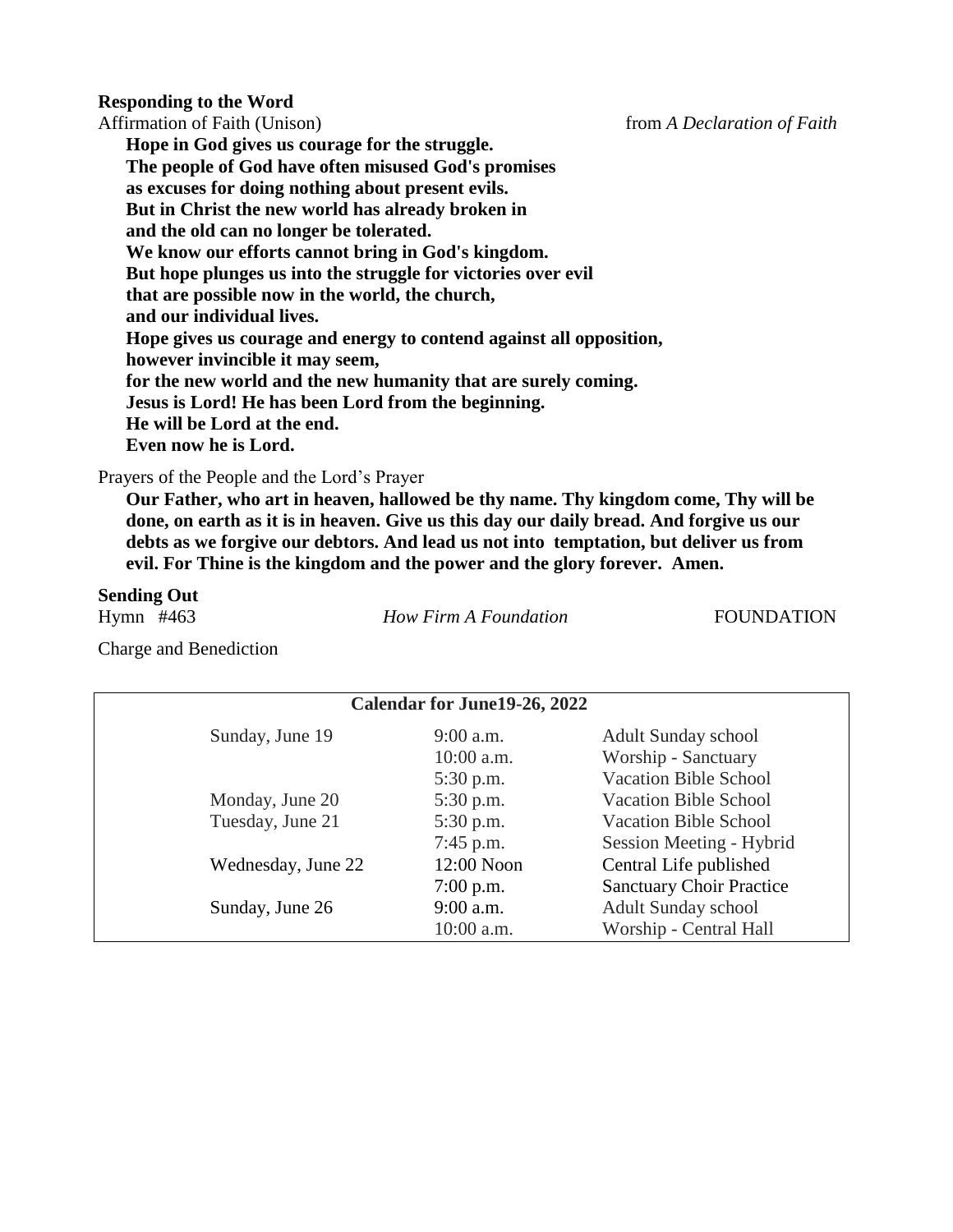# **Pastoral Concerns:**

- Ann Pratt-Proctor is back in Bristol/Abingdon recovering from knee surgery and has attended worship;
- Danny McInnis is improving and slowly recovering from his surgery with physical therapy.

*We express our deepest Christian sympathy to Brenda Miller and her family in the death of her husband, Don on Tuesday, June 14. We also remember Larry Surber (Don's brother in law) and Terri and their family.*

## **Continued Prayers for:**

Randy Broyles, Travis Campbell, Bob and Becky Ingram, Jim & Joan Keith, Darlene Litton, Mark McCord, Danny McInnis, Alice Owenby, Ed Updyke, Allen & Retta Vance, Linda Wise, Mike Weller.

### **Prayers for Family members:**

Beverly Bosch (Randy and Phyllis Morris' daughter); Orion Callison, III, son of Peggy Callison; Cathy White's father, Roy; Allen Harris' father, Bobby.

*Please call the church office (276-669-3157) with any pastoral concerns, and please feel free to contact Ann Aichinger through email, Facebook, or by phone.*

### **Giving of Tithes and Offerings**



The leadership of the church is very appreciative of the continued financial giving by our members and friends. You are encouraged to continue to share your gifts and money with the church. All gifts are greatly appreciated. The church continues with ministries in caring for those in need and supporting those agencies and groups who offer assistance to those in need. Please give your tithes, offerings, and contributions by:

**In Person Worship**: Place in the plate or box at one of the doors.

**Mail:** Central Presbyterian, 331 Euclid Ave., Bristol, VA 24201

**Online:** CentralPresBristol.org and go to the Give Online tab

**Text**: CentralPres (Capital C and P no spaces) to **73256**

#### **VACATION BIBLE SCHOOL June 19-21, 2022 5:30 p.m. - 7:30 p.m. Theme: Egypt, and the Stories of Joseph**

We will gather for dinner at 5:30, then hear the evening's story from Genesis about Joseph. There will be a nursery for those under 3 years old. Children (ages 3 through  $5<sup>th</sup>$  grade) will be dismissed into groups to go to arts and crafts, music, and recreation. Our youth groups will be involved as helpers and as assistant teachers for the children. Adults will also be invited to Central Hall for relaxing discussion and conversation time. It will be a good time for everyone, and friends are invited to join us. You do NOT want to miss out!

# **Menus:**

Sunday... hotdogs, chips, potato salad, salad bar, cookies, popsicles

Monday ... chicken and cheese quesadilla, chips and cheese dip and salsa, salad bar, ice cream bar Tuesday.... chicken nuggets, tots, salad bar, and cake.